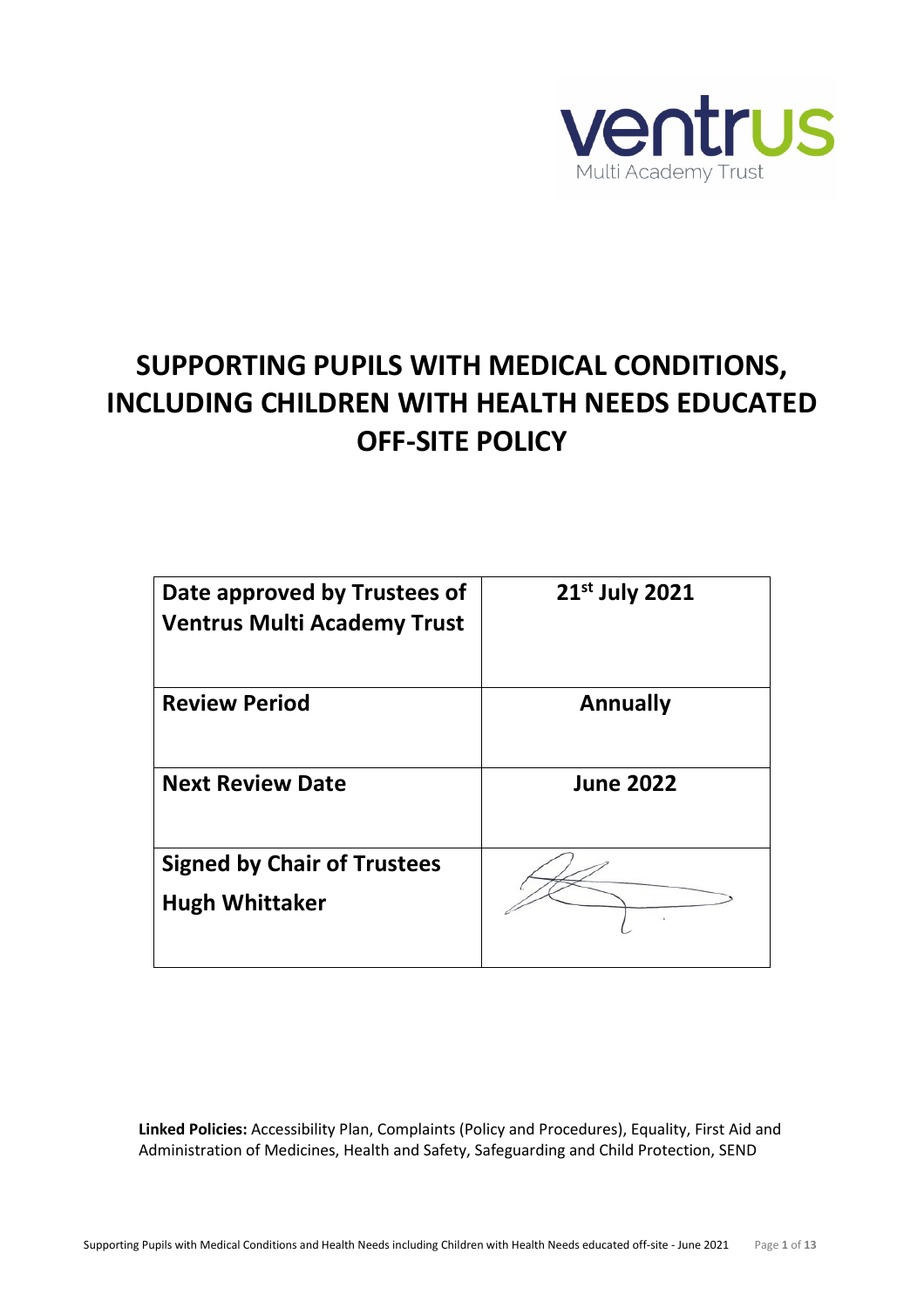# **Contents**

| 1.  |                                                                  |  |  |  |
|-----|------------------------------------------------------------------|--|--|--|
| 2.  |                                                                  |  |  |  |
| 3.  |                                                                  |  |  |  |
|     | 3.1                                                              |  |  |  |
|     | 3.2                                                              |  |  |  |
|     | 3.3                                                              |  |  |  |
|     | 3.4                                                              |  |  |  |
|     | 3.5                                                              |  |  |  |
|     | 3.6                                                              |  |  |  |
|     | 3.7                                                              |  |  |  |
| 4.  |                                                                  |  |  |  |
| 5.  |                                                                  |  |  |  |
| 6.  | SUPPORTING PUPILS WITH MEDICAL CONDITIONS AND HEALTHCARE NEEDS 7 |  |  |  |
|     | 6.1                                                              |  |  |  |
|     |                                                                  |  |  |  |
|     | 6.2                                                              |  |  |  |
|     |                                                                  |  |  |  |
|     |                                                                  |  |  |  |
|     |                                                                  |  |  |  |
| 7.  |                                                                  |  |  |  |
| 8.  |                                                                  |  |  |  |
| 9.  |                                                                  |  |  |  |
| 10. |                                                                  |  |  |  |
|     |                                                                  |  |  |  |
|     |                                                                  |  |  |  |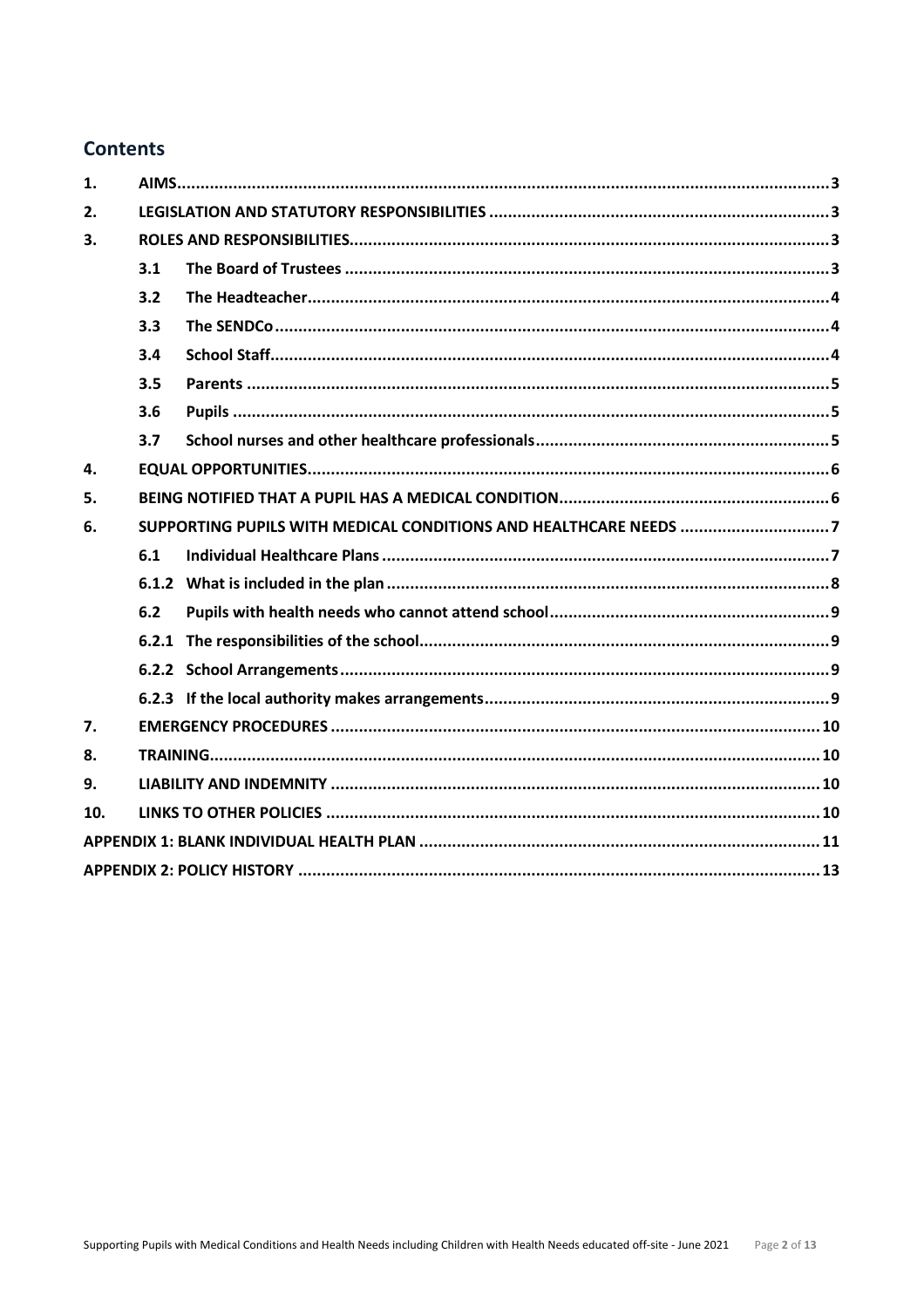## <span id="page-2-0"></span>**1. AIMS**

This policy aims to ensure that:

- Pupils, staff and parents understand how our Trust will support pupils with medical conditions
- Pupils with medical conditions are properly supported to allow them to access the same education as other pupils, including school trips and sporting activitie
- Suitable education is arranged for pupils on roll who cannot attend school due to health needs;
- Pupils, staff and parents understand what the school is responsible for when this education is being provided by the local authority.

## <span id="page-2-1"></span>**2. LEGISLATION AND STATUTORY RESPONSIBILITIES**

This policy meets the requirements under [Section 100 of the Children and Families Act 2014,](http://www.legislation.gov.uk/ukpga/2014/6/part/5/crossheading/pupils-with-medical-conditions) which places a duty on the Board of Trustees to make arrangements for supporting pupils at their school with medical conditions.

It is also based on the Department for Education's (DfE) statutory guidance: Supporting pupils at school with [medical conditions.](https://www.gov.uk/government/publications/supporting-pupils-at-school-with-medical-conditions--3)

This policy reflects the requirements of the Education Act 1996 and is also based on guidance provided by the [https://www.devon.gov.uk/educationandfamilies/school-information/education-inclusion](https://www.devon.gov.uk/educationandfamilies/school-information/education-inclusion-service/accessing-education-for-children-and-young-people-with-long-term-illness)[service/accessing-education-for-children-and-young-people-with-long-term-illness](https://www.devon.gov.uk/educationandfamilies/school-information/education-inclusion-service/accessing-education-for-children-and-young-people-with-long-term-illness)

This policy also complies with our funding agreement and Articles of Association.

## <span id="page-2-2"></span>**3. ROLES AND RESPONSIBILITIES**

#### <span id="page-2-3"></span>**3.1 The Board of Trustees**

The Board of Trustees has ultimate responsibility to make sure there are arrangements to support pupils with medical conditions across the Trust. Although the Trust delegates certain duties to different levels as outlined below, The Board is still accountable for making sure the Trust is compliant with the requirements in the above legislation and guidance.

The Board delegates the following duties:

- Implementing the Supporting Pupils with Medical Conditions Including Children with Health Needs Educated Off-Site Policy and procedures within Ventrus Schools
- Ensuring that the Supporting Pupils with Medical Conditions Including Children with Health Needs Educated Off-Site Policy as written, does not discriminate on any grounds including, but not limited to: ethnicity/national origin, culture, religion, gender, disability or sexual orientation.
- Handling complaints regarding this policy as outlined in the Trust's Complaints Policy & Procedures.
- Ensuring that all pupils with medical conditions wherever possible are able to participate fully in all aspects of school life.
- Ensuring that relevant training provided by the LA is delivered to staff members who take on responsibility to support children with medical conditions.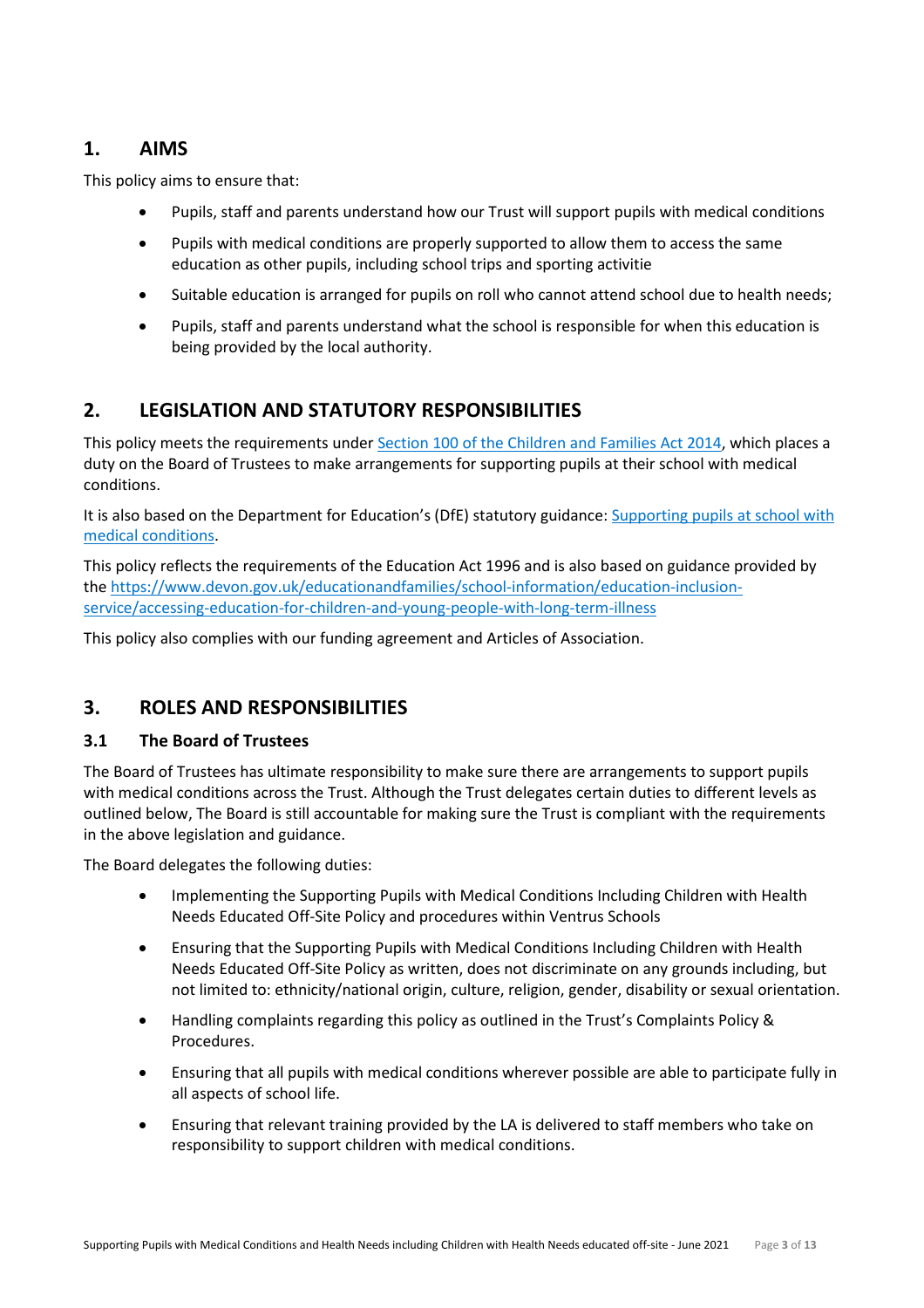- Ensuring that information and teaching support materials regarding supporting pupils with medical conditions including children with health needs educated off-site are available to members of staff with responsibilities under this policy.
- Ensuring the level of insurance in place reflects the level of risk.
- Ensuring the correct level of insurance is in place for teachers who support students in line with this policy.

The Board will also determine and approve this policy.

#### <span id="page-3-0"></span>**3.2 The Headteacher**

The Headteacher will:

- Make sure all staff are aware of this policy and understand their role in its implementation
- Monitor that there is a sufficient number of trained staff available in their school
- Ensure that there is a sufficient number of trained staff available to implement this policy and deliver against all IHPs, including in contingency and emergency situations
- Make sure cover arrangements are made in the case of staff absence, and that supply teachers are briefed
- If necessary, facilitate the recruitment of a member of staff for the purpose of adhering to this policy
- Highlight any issues found across the Trust to The Board of Trustees
- Review how well this policy is locally applied and make recommendations to The Board of Trustees as necessary

#### <span id="page-3-1"></span>**3.3 The SENDCo**

The SENDCo will:

- Assess training needs and commission necessary training in line with Trust procedures
- Co-ordinate and attend meetings to discuss and agree on the need for IHPs
- Take overall responsibility for the development of IHPs
- Contact the school nursing service in the case of any pupil who has a medical condition that may require support at school, but who has not yet been brought to the attention of the school nurse
- Make sure systems are in place for obtaining information about a pupil's medical needs and that this information is kept up to date
- Help to decide what information should be recorded on individual healthcare plans (IHPs)
- Monitor that records on pupils' medical needs and medicines that have been administered are kept up to date

#### <span id="page-3-2"></span>**3.4 School Staff**

Supporting pupils with medical conditions and those educated off-site during school hours is not the sole responsibility of one person. Any member of staff at the school may be asked to provide support to pupils with medical conditions, although they will not be required to do so. This includes the administration of medicines.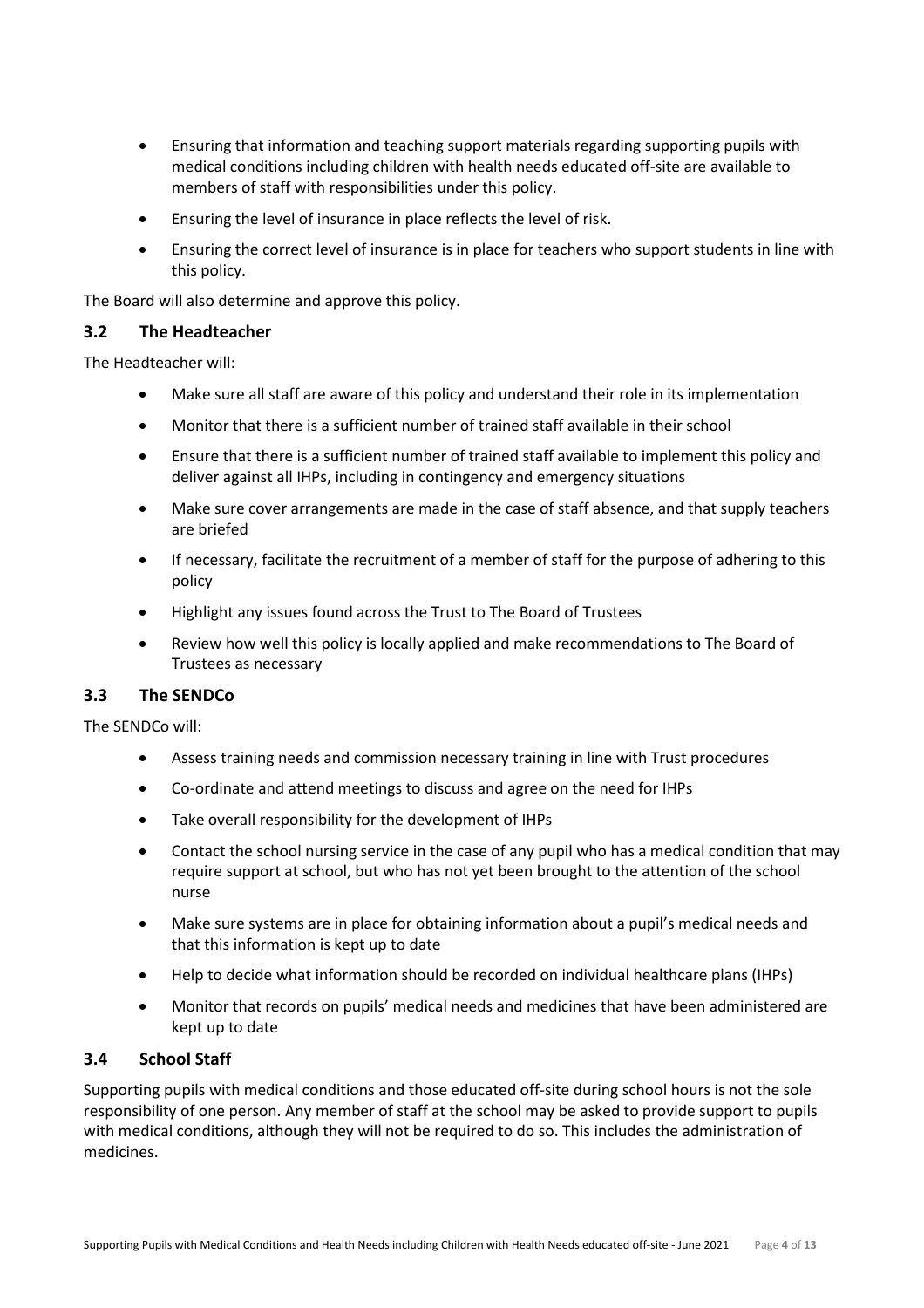Those staff who take on the responsibility to support pupils with medical conditions will receive sufficient and suitable training, and will achieve the necessary level of competency before doing so.

Teachers will take into account the needs of pupils with medical conditions that they teach. All staff will know what to do and respond accordingly when they become aware that a pupil with a medical condition needs help.

Staff members are responsible for:

- Taking appropriate steps to support pupils with medical conditions including pupils with health needs educated off-site.
- Where necessary, making reasonable adjustments to include pupils with medical conditions including children with health needs educated off-site into lessons.
- Administering medication, where this is part of their role.
- Keeping written records of any and all medicines administered to individual students and across the school population, in accordance with the First Aid and Administration of Medicines Policy.
- Undertaking training to achieve the necessary competency for supporting students with medical conditions, where this is part of their role.
- <span id="page-4-0"></span>• Familiarising themselves with procedures detailing how to respond when they become aware that a pupil with a medical condition needs help.

## **3.5 Parents**

Parents will:

- Assume in the event of an accident, basic first aid treatment will be given to their child/children by a first aider.
- Be informed of any head injury/serious incident and the treatment given.
- Inform the school of any specific medical needs, asthma, allergies or any specific requirements.
- Discuss medications with their child/children prior to requesting that a staff member administers the medication.
- Where necessary, complete the *'Parental Agreement to Administer Prescription and Non Prescription Medicine'* form and follow the Ventrus First Aid Administration of Medicines Policy.
- Where necessary, develop an Individual Healthcare Plan (IHCP) Appendix 1 for their child in collaboration with the SENDCo, other staff members and healthcare professionals.

#### <span id="page-4-1"></span>**3.6 Pupils**

Pupils with medical conditions will often be best placed to provide information about how their condition affects them.

Pupils will be fully involved in discussions about their medical support needs, where appropriate, and contribute as much as possible to the development of their IHPs. They are also expected to comply with their IHPs.

#### <span id="page-4-2"></span>**3.7 School nurses and other healthcare professionals**

Our school nursing services will notify the relevant school when a pupil has been identified as having a medical condition that will require support in school. This will be before the pupil starts school, wherever possible.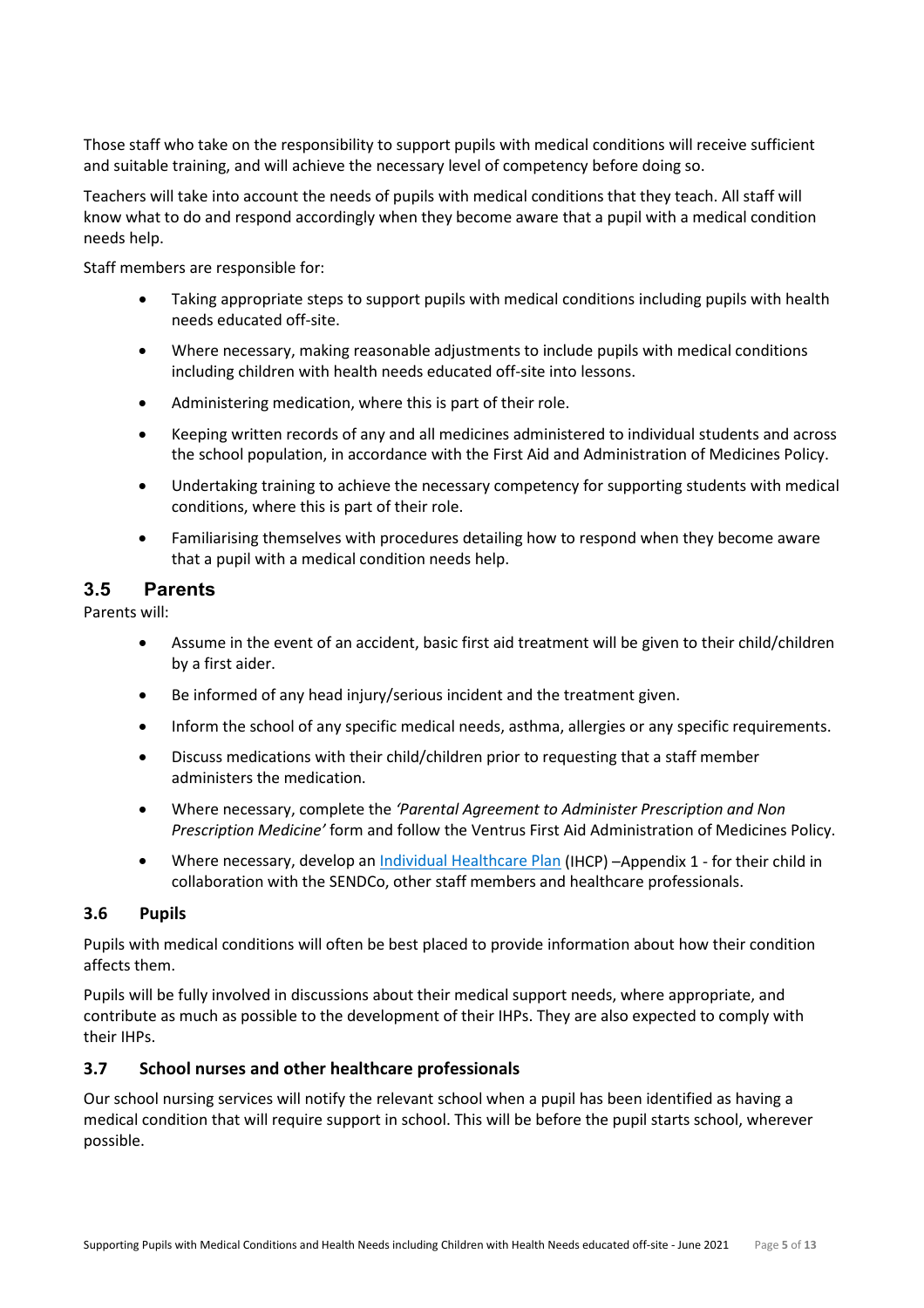Healthcare professionals, such as GPs and paediatricians, will liaise with our school nurses and notify them of any pupils identified as having a medical condition.

## <span id="page-5-0"></span>**4. EQUAL OPPORTUNITIES**

Our Trust is clear about the need to actively support pupils with medical conditions to participate in school trips and visits, or in sporting activities, and not prevent them from doing so.

The Trust and the individual school will consider what reasonable adjustments need to be made to enable these pupils to participate fully and safely on school trips, visits and sporting activities.

Risk assessments will be carried out so that planning arrangements take account of any steps needed to ensure that pupils with medical conditions are included. In doing so, pupils, their parents and any relevant healthcare professionals will be consulted.

## <span id="page-5-1"></span>**5. BEING NOTIFIED THAT A PUPIL HAS A MEDICAL CONDITION**

When the school is notified that a pupil has a medical condition, the process outlined below will be followed to decide whether the pupil requires an IHP. This process will be followed by all schools in the Trust.

The school will make every effort to ensure that arrangements are put into place within 2 weeks, or by the beginning of the relevant term for pupils who are new to our school.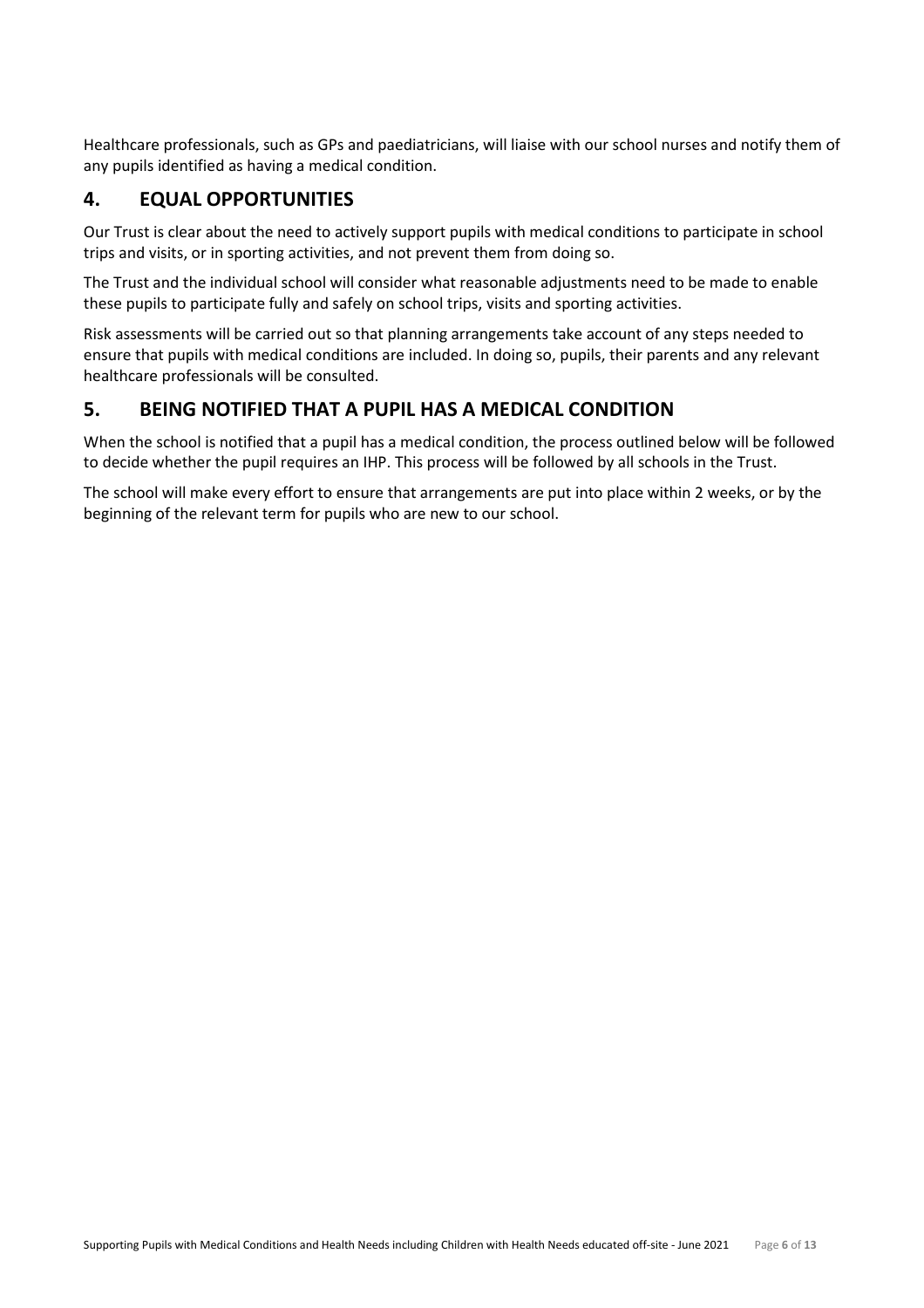#### Process: deciding if an IHP is required



## <span id="page-6-0"></span>**6. SUPPORTING PUPILS WITH MEDICAL CONDITIONS AND HEALTHCARE NEEDS**

## <span id="page-6-1"></span>**6.1 Individual Healthcare Plans**

The Headteacher has overall responsibility for the development of IHPs for pupils with medical conditions. This has been delegated to the school SENDCo.

Plans will be reviewed at least annually, or earlier if there is evidence that the pupil's needs have changed.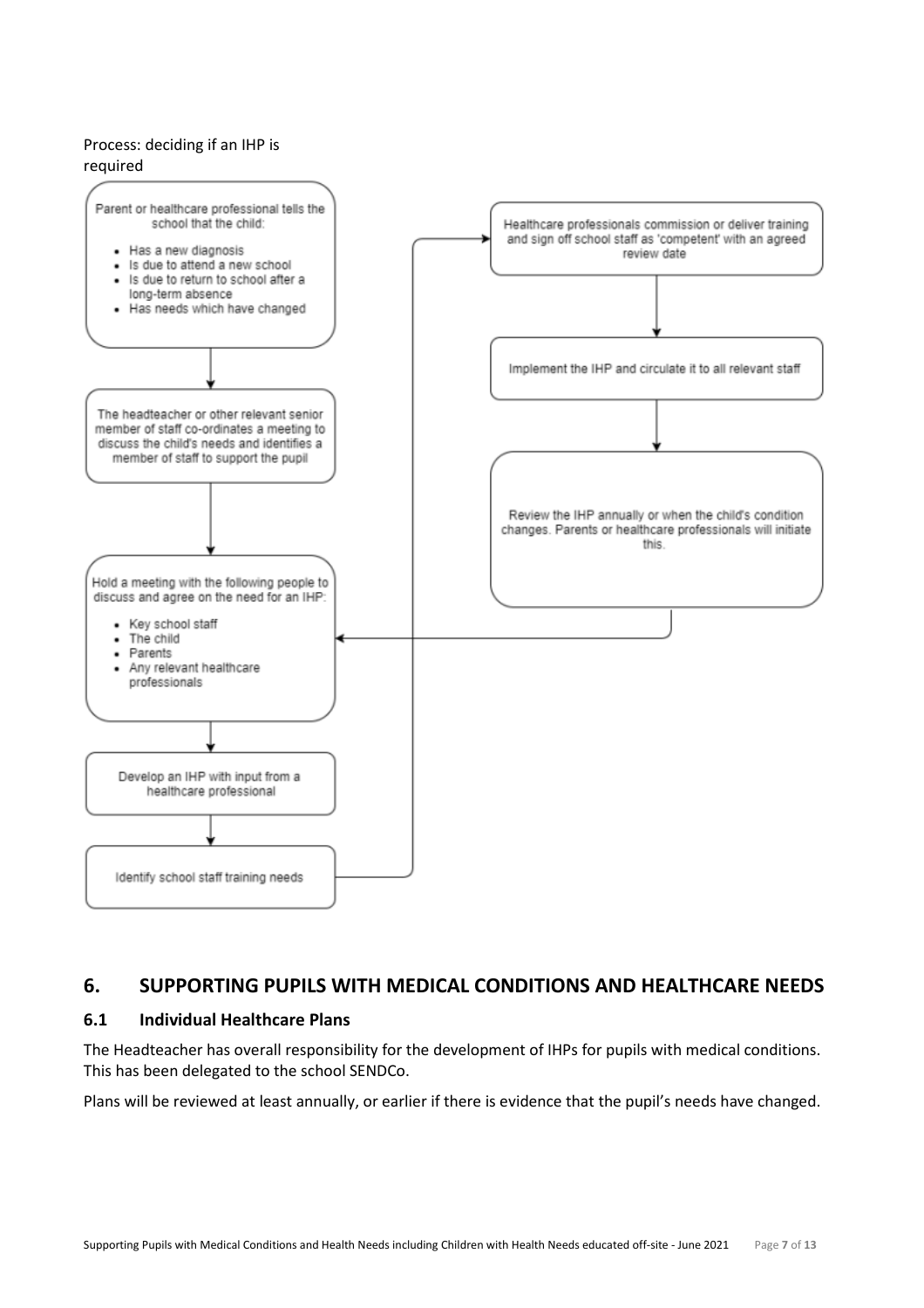Not all pupils with a medical condition will require an IHP. It will be agreed with a healthcare professional and the parents when an IHP would be inappropriate or disproportionate. This will be based on evidence. If there is not a consensus, the Headteacher will make the final decision.

Plans will be drawn up in partnership with the school, parents and a relevant healthcare professional, such as the school nurse, specialist or paediatrician, who can best advise on the pupil's specific needs. The pupil will be involved wherever appropriate. SENDCo's can agree to use IHP's in other formats other than appendix 3, for example, IHP's created by the pupil's asthma clinic, or diabetes team.

IHPs will be linked to, or become part of, any statement of special educational needs (SEN) or education, health and care (EHC) plan. If a pupil has SEN but does not have a statement or EHC plan, the SEN will be mentioned in the IHP.

Blank IHP - Appendix 2

#### <span id="page-7-0"></span>**6.1.2 What is included in the plan**

Plans will be developed with the pupil's best interests in mind and will set out:

- What needs to be done
- When
- By whom

The level of detail in the plan will depend on the complexity of the pupil's condition and how much support is needed. The SENDCo, will consider the following when deciding what information to record on IHPs:

- The medical condition, its triggers, signs, symptoms and treatments
- The pupil's resulting needs, including medication (dose, side effects and storage) and other treatments, time, facilities, equipment, testing, access to food and drink where this is used to manage their condition, dietary requirements and environmental issues, e.g. crowded corridors, travel time between lessons
- Specific support for the pupil's educational, social and emotional needs. For example, how absences will be managed, requirements for extra time to complete exams, use of rest periods or additional support in catching up with lessons, counselling sessions
- The level of support needed, including in emergencies. If a pupil is self-managing their medication, this will be clearly stated with appropriate arrangements for monitoring
- Who will provide this support, their training needs, expectations of their role and confirmation of proficiency to provide support for the pupil's medical condition from a healthcare professional, and cover arrangements for when they are unavailable
- Who in the school needs to be aware of the pupil's condition and the support required
- Arrangements for written permission from parents and the Headteacher for medication to be administered by a member of staff, or self-administered by the pupil during school hours
- Separate arrangements or procedures required for school trips or other school activities outside of the normal school timetable that will ensure the pupil can participate, e.g. risk assessments
- Where confidentiality issues are raised by the parent/pupil, who the designated individuals to be entrusted with information about the pupil's condition will be
- What to do in an emergency, including who to contact, and contingency arrangements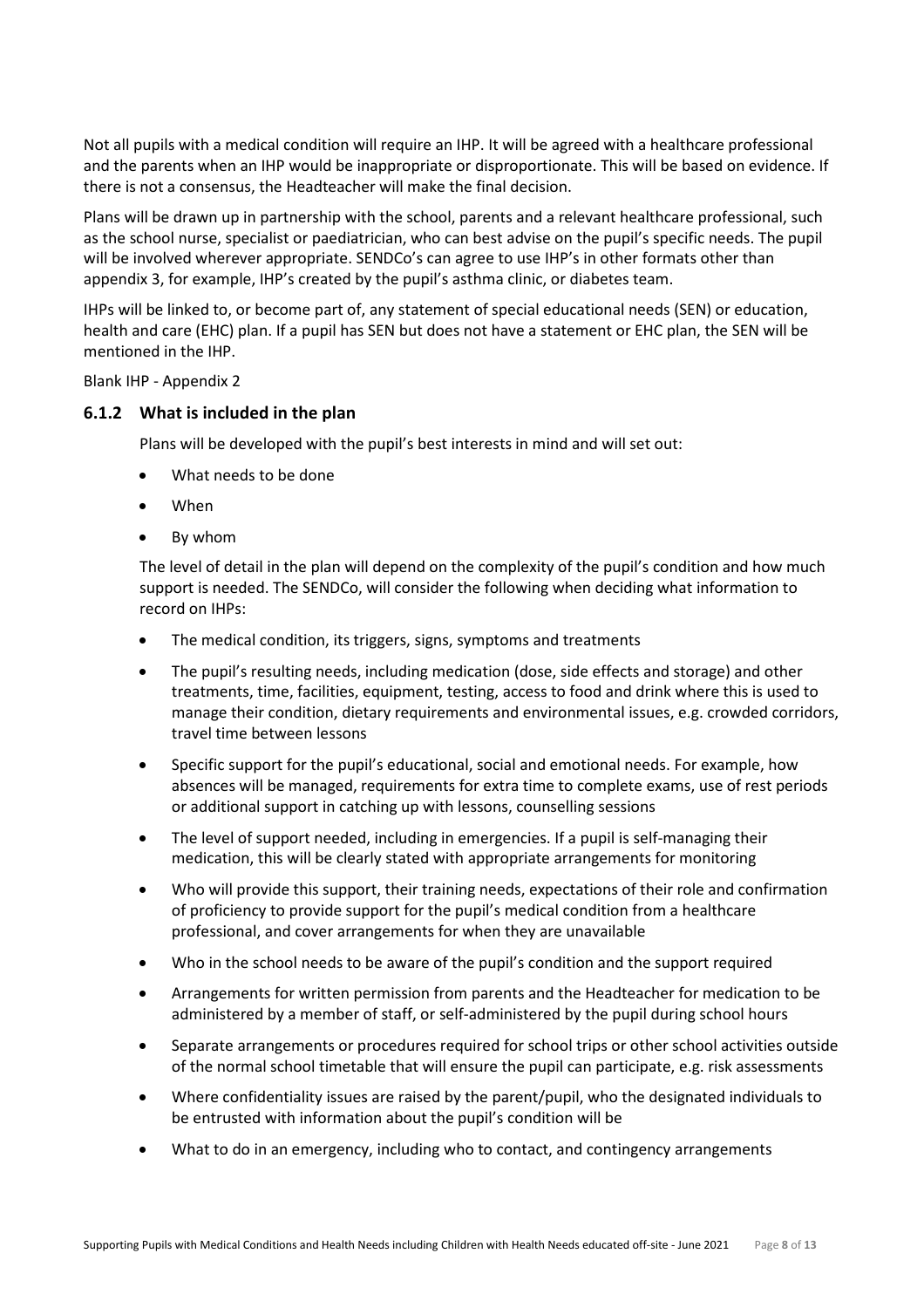#### <span id="page-8-0"></span>**6.2 Pupils with health needs who cannot attend school**

#### <span id="page-8-1"></span>**6.2.1 The responsibilities of the school**

- Pupils with health needs should have provision which is equivalent to the education they would receive in school. If they receive one-to-one tuition, for example, the hours of face-to-face provision could be fewer as the provision is more concentrated.
- Where full-time education would not be in the best interests of a particular pupil because of reasons relating to their physical or mental health, we will provide part-time education on a basis we consider to be in the child's best interests. Full and part-time education should still aim to achieve good academic attainment, particularly in English, maths and science.

#### <span id="page-8-2"></span>**6.2.2 School Arrangements**

- The school has arrangements in place to deliver suitable education for pupils with health needs who cannot attend school, through the use of the following platforms, Tapestry (EYFS) or Teams (Years 1-6). Pupils of secondary school age will receive work and support through Teams and via other subject specific online platforms. All parents are given login details to access relevant online platforms when they join the school.
- From their first day of non-attendance in school pupils can access learning via these platforms that is in line with their peers in school. The class teacher marks learning completed by the pupil in line with the school's Marking and Feedback Policy

#### <span id="page-8-3"></span>**6.2.3 If the local authority makes arrangements**

- If the school cannot make suitable arrangements, Devon County Council will become responsible for arranging suitable education for these pupils. Such education must be arranged as soon as it is clear that the pupil will be away from school for 15 days or more, whether consecutive or cumulative
- "Suitable" means suitable to the pupil's age, aptitude, ability and any special educational needs that they may have. Unless the pupil's condition means that full-time provision would not be in their best interests. "Full-time education" is not defined in law, but it should equate to what the pupil would normally have in school.
- It is the school's responsibility to inform the LA that an absence will last for more than 15 days. Devon's Senior Inclusion Officer is responsible for the education of pupils with additional health needs
- In cases where the local authority makes arrangements, the school and Trust will:
- Work constructively with the local authority, providers, relevant agencies and parents to ensure the best outcomes for the pupil
- Share information with the local authority and relevant health services as required
- Help make sure that the provision offered to the pupil is as effective as possible and that the pupil can be reintegrated back into school successfully
- When reintegration is anticipated, work with the local authority to:
- Plan for consistent provision during and after the period of education outside the school, allowing the pupil to access the same curriculum and materials that they would have used in school as far as possible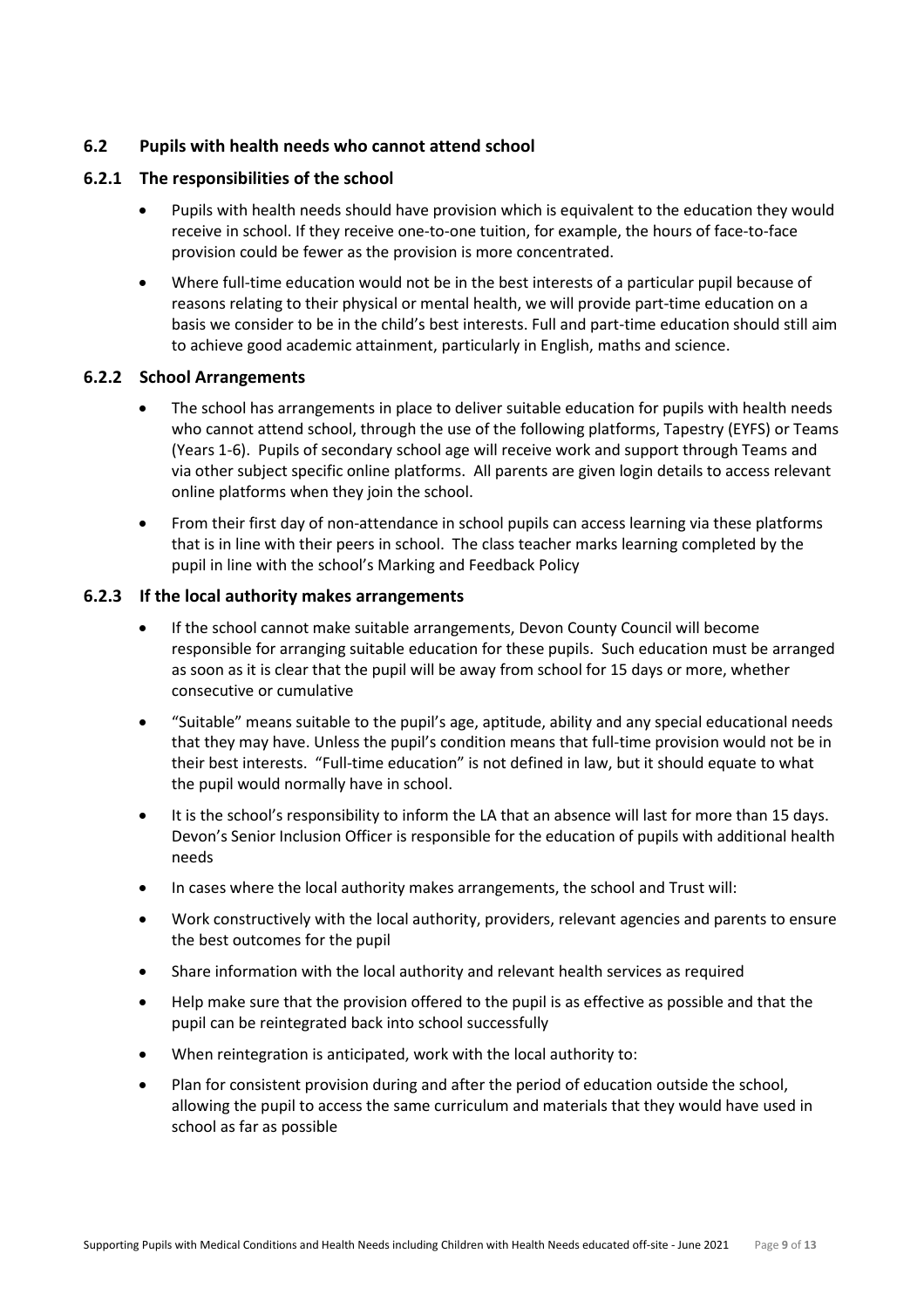- Enable the pupil to stay in touch with school life (e.g. through newsletters, emails, invitations to school events or internet links to lessons from their school)
- Create individually tailored reintegration plans for each pupil returning to school
- Consider whether any reasonable adjustments need to be made

## <span id="page-9-0"></span>**7. EMERGENCY PROCEDURES**

Staff will follow the school's normal emergency procedures (for example, calling 999). All pupils' IHPs will clearly set out what constitutes an emergency and will explain what to do.

If a pupil needs to be taken to hospital, staff will stay with the pupil until the parent arrives, or accompany the pupil to hospital by ambulance.

## <span id="page-9-1"></span>**8. TRAINING**

As the vast majority of medicines are given by mouth in liquid form, or as tablets, little or no training is required. However, in some circumstances, medicine may be given by other routes. If a member of staff volunteers to assist a service user with invasive medical needs, the Headteacher should arrange appropriate training through the Public Health Nursing Service.

First aid arrangements in the school should cover aspects of risk which the administration of medicines could present, e.g. what to do if the individual has an asthma attack, epileptic fit or a severe allergic reaction. If there are pupils with disabilities, long standing medical conditions or allergies which require special attention, individual advice and appropriate training should be sought.

## <span id="page-9-2"></span>**9. LIABILITY AND INDEMNITY**

Ventrus Multi Academy Trust, the relevant individual school or its employees cannot be held responsible for side effects that occur when medication is taken correctly.

## <span id="page-9-3"></span>**10. LINKS TO OTHER POLICIES**

This policy links to the following policies:

- Accessibility Plan
- Complaints (Policy and Procedures)
- Equality
- First Aid and Administration of Medicines
- Health and Safety
- Safeguarding and Child Protection
- SEND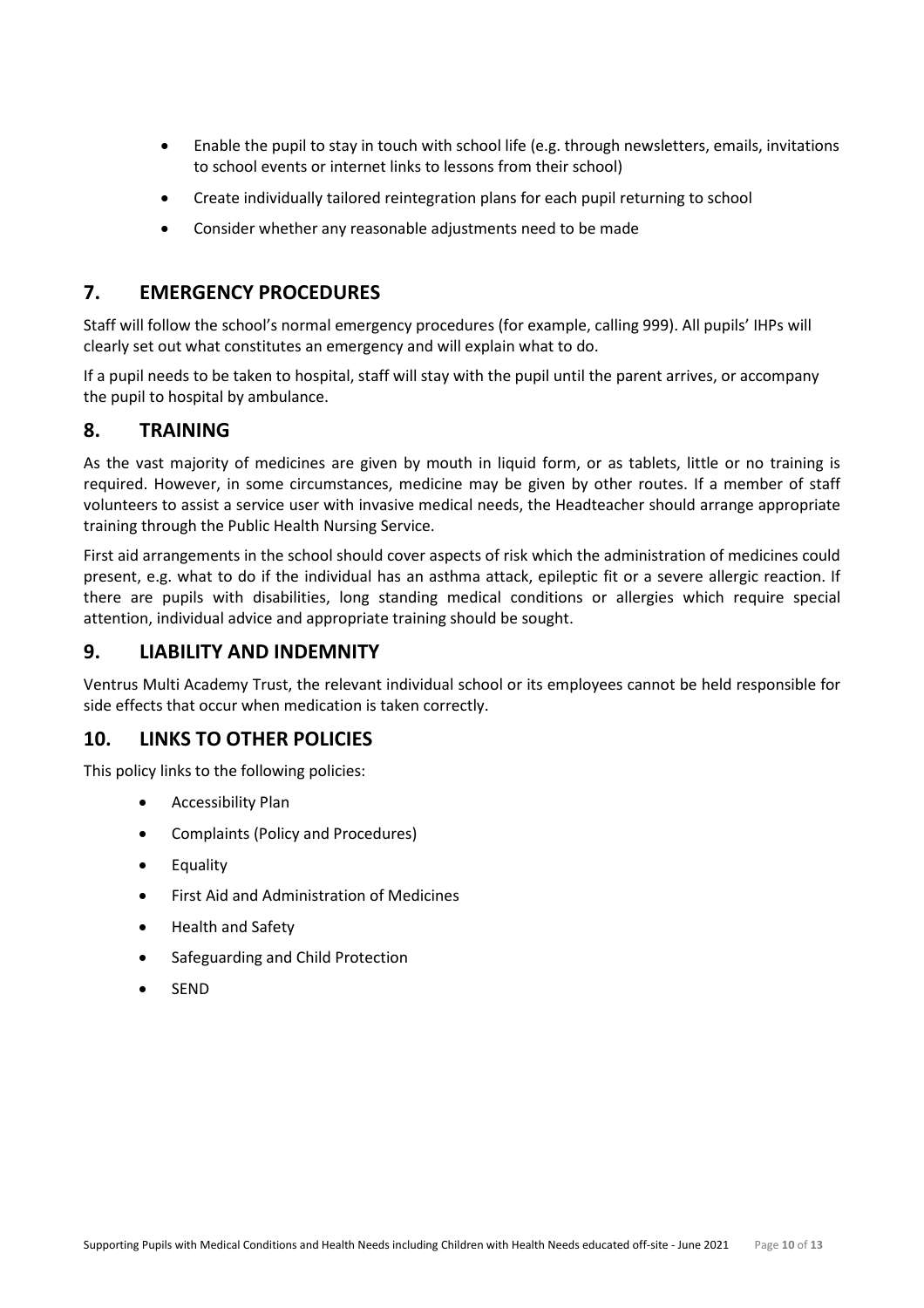# <span id="page-10-0"></span>**APPENDIX 1: BLANK INDIVIDUAL HEALTH PLAN**

| <b>Individual Health Plan</b>                                                                                                                            |  |  |  |  |  |  |
|----------------------------------------------------------------------------------------------------------------------------------------------------------|--|--|--|--|--|--|
|                                                                                                                                                          |  |  |  |  |  |  |
| Child's name                                                                                                                                             |  |  |  |  |  |  |
| Group/class/form                                                                                                                                         |  |  |  |  |  |  |
| Date of birth                                                                                                                                            |  |  |  |  |  |  |
| Child's address                                                                                                                                          |  |  |  |  |  |  |
| Medical diagnosis or condition                                                                                                                           |  |  |  |  |  |  |
| Date                                                                                                                                                     |  |  |  |  |  |  |
| Review date                                                                                                                                              |  |  |  |  |  |  |
| <b>Family Contact Information</b>                                                                                                                        |  |  |  |  |  |  |
| Name                                                                                                                                                     |  |  |  |  |  |  |
| Phone no. (work)                                                                                                                                         |  |  |  |  |  |  |
| (home)                                                                                                                                                   |  |  |  |  |  |  |
| (mobile)                                                                                                                                                 |  |  |  |  |  |  |
| Name                                                                                                                                                     |  |  |  |  |  |  |
| Relationship to child                                                                                                                                    |  |  |  |  |  |  |
| Phone no. (work)                                                                                                                                         |  |  |  |  |  |  |
| (home)                                                                                                                                                   |  |  |  |  |  |  |
| (mobile)                                                                                                                                                 |  |  |  |  |  |  |
| <b>Clinic/Hospital Contact</b>                                                                                                                           |  |  |  |  |  |  |
| Name                                                                                                                                                     |  |  |  |  |  |  |
| Phone no.                                                                                                                                                |  |  |  |  |  |  |
|                                                                                                                                                          |  |  |  |  |  |  |
| G.P.                                                                                                                                                     |  |  |  |  |  |  |
| Name                                                                                                                                                     |  |  |  |  |  |  |
| Phone no.                                                                                                                                                |  |  |  |  |  |  |
|                                                                                                                                                          |  |  |  |  |  |  |
| Who is responsible for providing support in<br>school                                                                                                    |  |  |  |  |  |  |
|                                                                                                                                                          |  |  |  |  |  |  |
| Describe medical needs and give details of child's symptoms, triggers, signs, treatments, facilities, equipment<br>or devices, environmental issues etc. |  |  |  |  |  |  |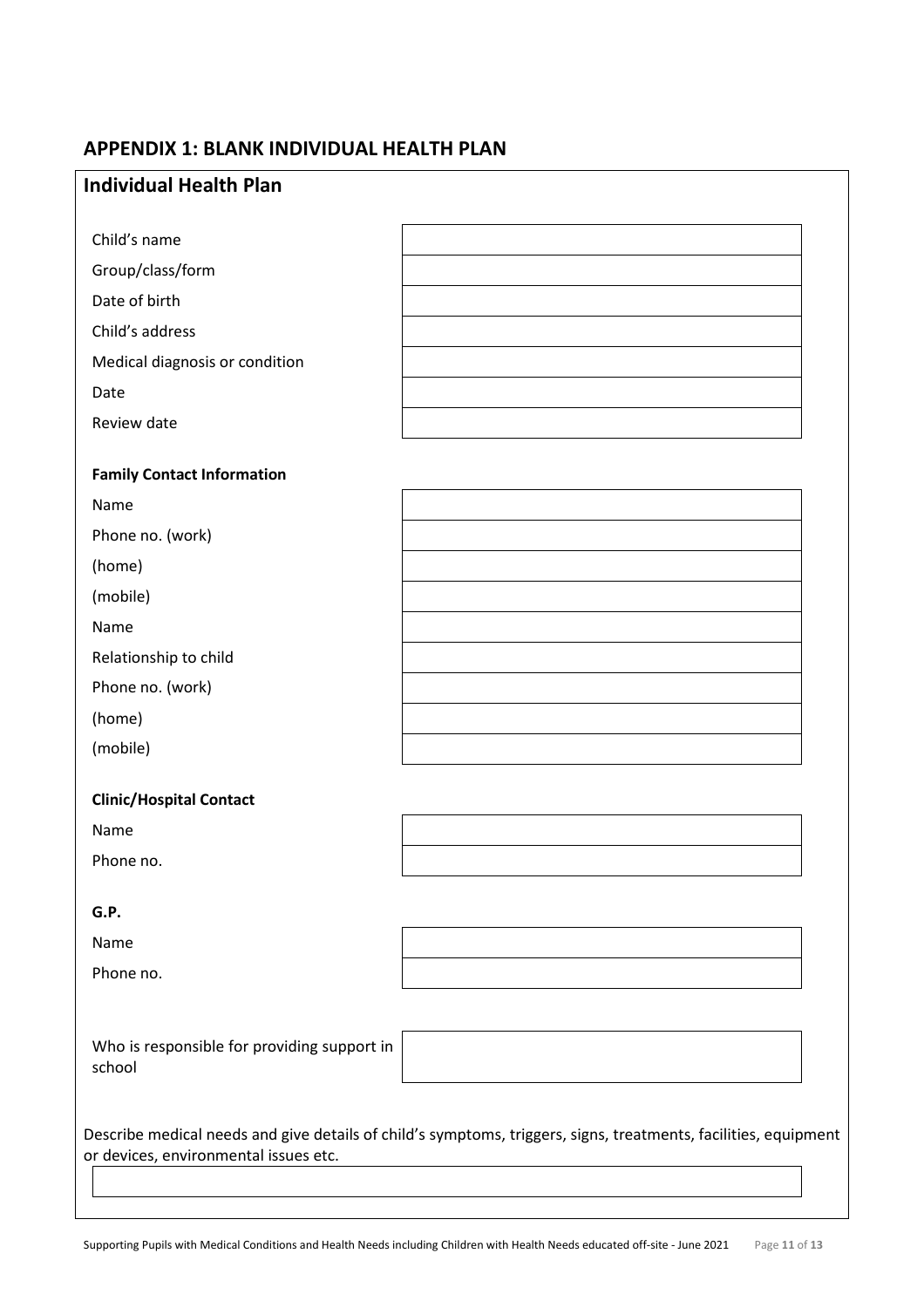Name of medication, dose, method of administration, when to be taken, side effects, contra-indications, administered by/self-administered with/without supervision.

Daily care requirements

Specific support for the pupil's educational, social and emotional needs

Arrangements for school visits/trips etc.

Other information

Describe what constitutes an emergency, and the action to take if this occurs

Who is responsible in an emergency *(state if different for off-site activities)*

Plan developed with

Staff training needed/undertaken – who, what, when

Form copied to